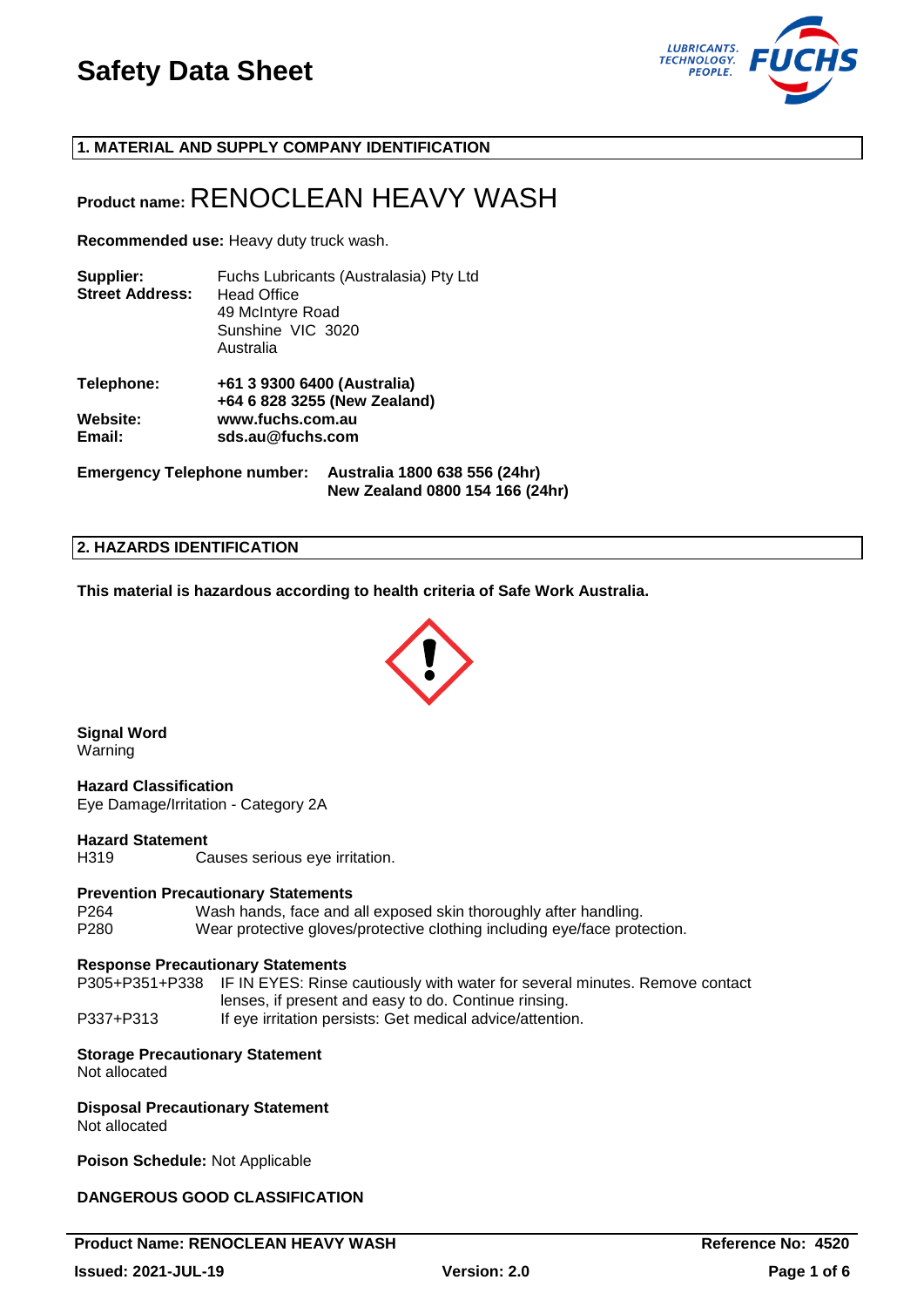

Not classified as Dangerous Goods by the criteria of the "Australian Code for the Transport of Dangerous Goods by Road & Rail" and the "New Zealand NZS5433: Transport of Dangerous Goods on Land".

| 3. COMPOSITION INFORMATION                                                    |            |                   |
|-------------------------------------------------------------------------------|------------|-------------------|
| <b>CHEMICAL ENTITY</b>                                                        | CAS NO     | <b>PROPORTION</b> |
| Sodium dodecylbenzene sulfonate<br>Ingredients determined to be non-hazardous | 25155-30-0 | $10\%$<br>Balance |

### **4. FIRST AID MEASURES**

If poisoning occurs, contact a doctor or Poisons Information Centre (Phone Australia 131 126, New Zealand 0800 764 766).

**Inhalation:** Remove victim from exposure - avoid becoming a casualty. Remove contaminated clothing and loosen remaining clothing. Allow patient to assume most comfortable position and keep warm. Keep at rest until fully recovered. Seek medical advice if effects persist.

**Skin Contact:** If skin or hair contact occurs, remove contaminated clothing and flush skin and hair with running water. If swelling, redness, blistering or irritation occurs seek medical assistance.

**Eye contact:** If in eyes, hold eyelids apart and flush the eyes continuously with running water. Continue flushing until advised to stop by the Poisons Information Centre or a Doctor; or for at least 15 minutes and transport to Doctor or Hospital.

**Ingestion:** Rinse mouth with water. If swallowed, do NOT induce vomiting. Give a glass of water to drink. Never give anything by the mouth to an unconscious patient. If vomiting occurs give further water. Seek medical advice.

**Notes to physician:** Treat symptomatically.

### **5. FIRE FIGHTING MEASURES**

**Hazchem Code:** Not applicable.

**Suitable extinguishing media:** If material is involved in a fire use water fog (or if unavailable fine water spray), alcohol resistant foam, standard foam, dry agent (carbon dioxide, dry chemical powder).

**Specific hazards:** Non-combustible material.

**Fire fighting further advice:** Not combustible, however following evaporation of aqueous component residual material can burn if ignited.

### **6. ACCIDENTAL RELEASE MEASURES**

#### **SMALL SPILLS**

Wear protective equipment to prevent skin and eye contamination. Avoid inhalation of vapours or dust. Wipe up with absorbent (clean rag or paper towels). Collect and seal in properly labelled containers or drums for disposal.

### **LARGE SPILLS**

Clear area of all unprotected personnel. Slippery when spilt. Avoid accidents, clean up immediately. Wear protective equipment to prevent skin and eye contamination and the inhalation of vapours. Work up wind or increase ventilation. Contain - prevent run off into drains and waterways. Use absorbent (soil, sand or other inert material). Collect and seal in properly labelled containers or drums for disposal. If contamination of crops,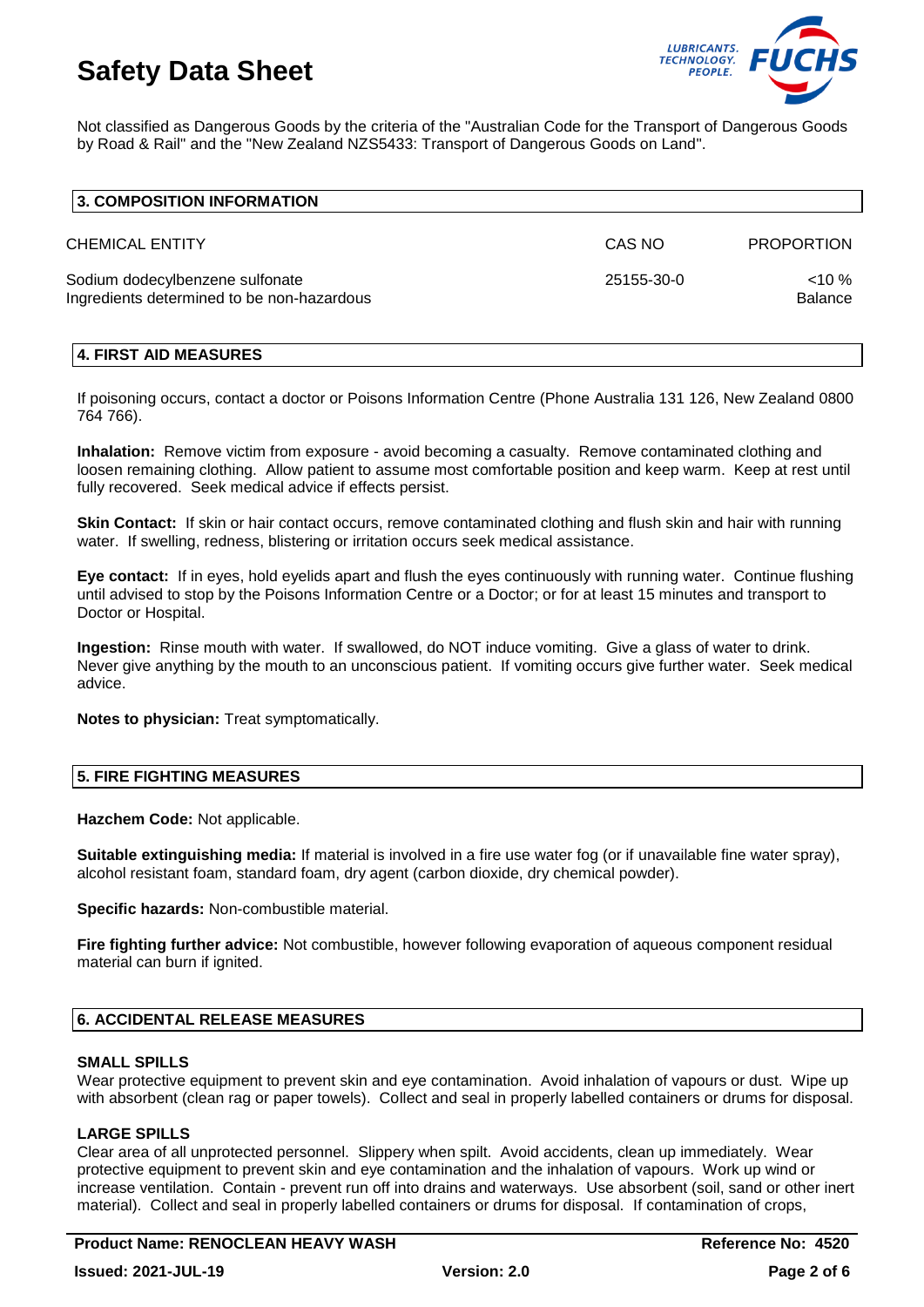

sewers or waterways has occurred advise local emergency services.

### **Dangerous Goods – Initial Emergency Response Guide No:** Not applicable

#### **7. HANDLING AND STORAGE**

**Handling:** Avoid eye contact and repeated or prolonged skin contact. Avoid inhalation of vapour, mist or aerosols.

**Storage:** Store in a cool, dry, well-ventilated place and out of direct sunlight. Store away from foodstuffs. Store away from incompatible materials described in Section 10. Store away from sources of heat and/or ignition. Keep container standing upright. Keep containers closed when not in use - check regularly for leaks.

### **8. EXPOSURE CONTROLS / PERSONAL PROTECTION**

**National occupational exposure limits:** No value assigned for this specific material by Safe Work Australia.

**Biological Limit Values:** As per the "National Model Regulations for the Control of Workplace Hazardous Substances (Safe Work Australia)" the ingredients in this material do not have a Biological Limit Allocated.

**National occupational exposure limits:** Natural ventilation should be adequate under normal use conditions..

**Personal Protection Equipment:** SAFETY SHOES, OVERALLS, GLOVES, SAFETY GLASSES.

Wear safety shoes, overalls, gloves, safety glasses. Available information suggests that gloves made from nitrile rubber should be suitable for intermittent contact. However, due to variations in glove construction and local conditions, the user should make a final assessment. Always wash hands before smoking, eating, drinking or using the toilet. Wash contaminated clothing and other protective equipment before storing or re-using.

**Hygiene measures:** Keep away from food, drink and animal feeding stuffs. When using do not eat, drink or smoke. Wash hands prior to eating, drinking or smoking. Avoid contact with clothing. Avoid eye contact and repeated or prolonged skin contact. Avoid inhalation of vapour, mist or aerosols. Ensure that eyewash stations and safety showers are close to the workstation location.

### **9. PHYSICAL AND CHEMICAL PROPERTIES**

| Form:<br>Colour:<br>Odour:                                                                                                                                                                                                                                                                   | Liquid<br>Blue<br>Slight |                                                                                                             |
|----------------------------------------------------------------------------------------------------------------------------------------------------------------------------------------------------------------------------------------------------------------------------------------------|--------------------------|-------------------------------------------------------------------------------------------------------------|
| Solubility in water:<br><b>Density:</b><br><b>Relative Vapour Density (air=1):</b><br>Vapour Pressure (20 °C):<br>Flash Point (°C):<br>Flammability Limits (%):<br>Pour Point/Range (°C):<br>Boiling Point/Range (°C):<br>pH:<br>Viscosity:<br>Total VOC (g/Litre):<br>% Volatile by Volume: |                          | Soluble<br>1.06-1.08<br>N Av<br>N Av<br>N App<br>N App<br>N Av<br>103<br>$7.0 - 8.0$<br>N Av<br>N Av<br>75> |

(Typical values only - consult specification sheet)  $N Av = Not available, N App = Not applicable$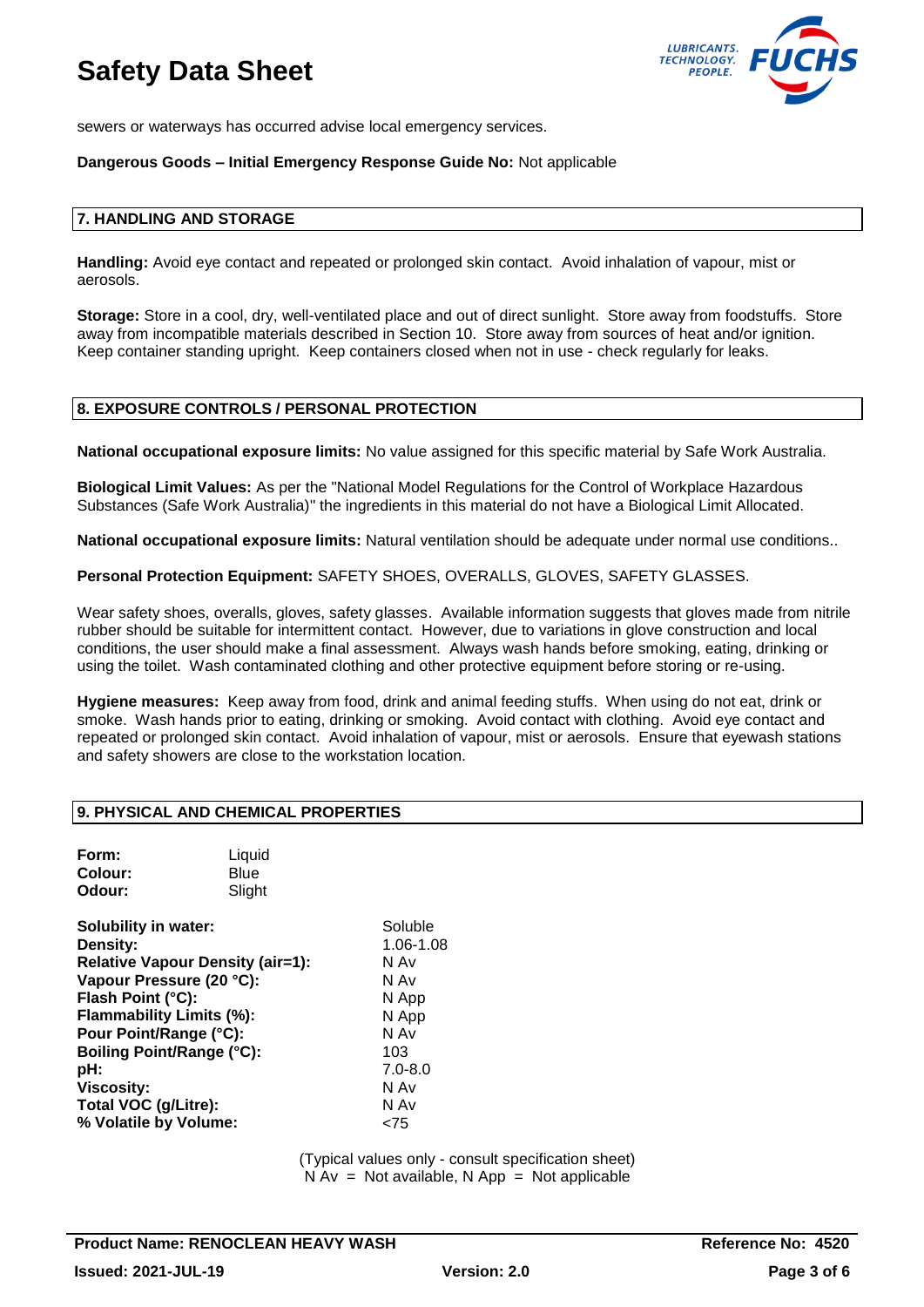

# **10. STABILITY AND REACTIVITY**

**Chemical stability:** This material is thermally stable when stored and used as directed.

**Conditions to avoid:** Elevated temperatures and sources of ignition.

**Incompatible materials:** Oxidising agents

**Hazardous decomposition products:** Oxides of carbon and nitrogen, smoke and other toxic fumes.

**Hazardous reactions:** No known hazardous reactions.

## **11. TOXICOLOGICAL INFORMATION**

No adverse health effects expected if the product is handled in accordance with this Safety Data Sheet and the product label. Symptoms or effects that may arise if the product is mishandled and overexposure occurs are:

### **Acute Effects**

**Inhalation:** Material may be an irritant to mucous membranes and respiratory tract.

**Skin contact:** Contact with skin may result in irritation.

**Ingestion:** Swallowing can result in nausea, vomiting and irritation of the gastrointestinal tract.

**Eye contact:** An eye irritant.

#### **Acute toxicity**

**Inhalation:** This material has been classified as non-hazardous. Acute toxicity estimate (based on ingredients): >20 mg/L

**Skin contact:** This material has been classified as non-hazardous. Acute toxicity estimate (based on ingredients): >2,000 mg/Kg

**Ingestion:** This material has been classified as non-hazardous. Acute toxicity estimate (based on ingredients): >2,000 mg/Kg

**Corrosion/Irritancy:** Eye: this material has been classified as not corrosive or irritating to eyes. Skin: this material has been classified as not corrosive or irritating to skin.

**Sensitisation:** Inhalation: this material has been classified as not a respiratory sensitiser. Skin: this material has been classified as not a skin sensitiser.

**Aspiration hazard:** This material has been classified as non-hazardous.

**Specific target organ toxicity (single exposure):** This material has been classified as non-hazardous.

### **Chronic Toxicity**

**Mutagenicity:** This material has been classified as non-hazardous.

**Carcinogenicity:** This material has been classified as non-hazardous.

**Reproductive toxicity (including via lactation):** This material has been classified as non-hazardous.

**Specific target organ toxicity (repeat exposure):** This material has been classified as non-hazardous.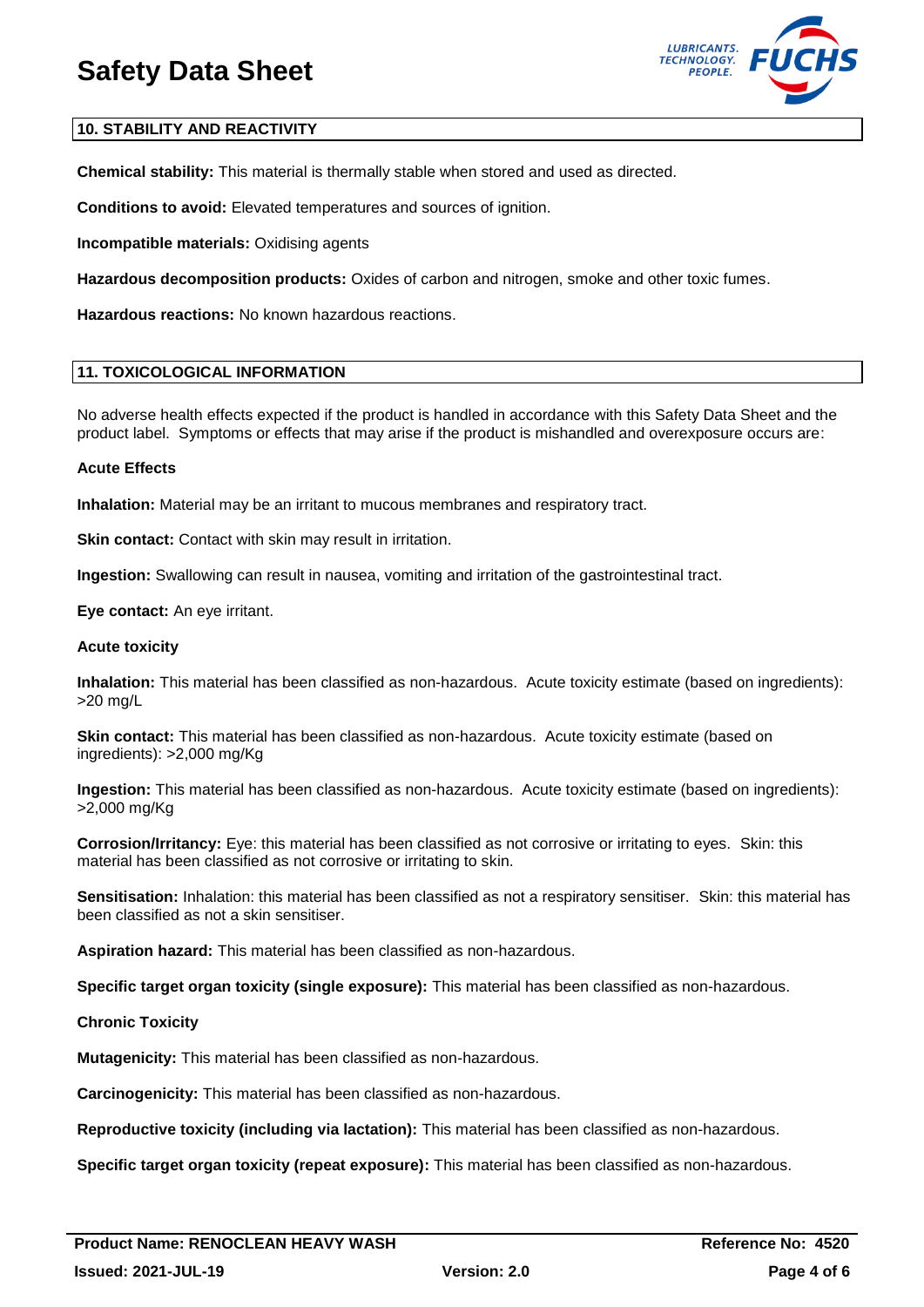

# **12. ECOLOGICAL INFORMATION**

Avoid contaminating waterways.

**Acute aquatic hazard:** This material has been classified as non-hazardous. Acute toxicity estimate (based on ingredients): >100 mg/L

**Long-term aquatic hazard:** This material has been classified as non-hazardous. Non-rapidly or rapidly degradable substance for which there are adequate chronic toxicity data available OR in the absence of chronic toxicity data, Acute toxicity estimate (based on ingredients): >100 mg/L, where the substance is not rapidly degradable and/or BCF  $<$  500 and/or log K<sub>ow</sub>  $<$  4.

**Ecotoxicity:** No information available.

**Persistence and degradability:** No information available.

**Bioaccumulative potential:** No information available.

**Mobility:** No information available.

## **13. DISPOSAL CONSIDERATIONS**

Persons conducting disposal, recycling or reclamation activities should ensure that appropriate personal protection equipment is used, see "Section 8. Exposure Controls and Personal Protection" of this SDS.

If possible material and its container should be recycled. If material or container cannot be recycled, dispose in accordance with local, regional, national and international Regulations.

#### **14. TRANSPORT INFORMATION**

### **ROAD AND RAIL TRANSPORT**

Not classified as Dangerous Goods by the criteria of the "Australian Code for the Transport of Dangerous Goods by Road & Rail" and the "New Zealand NZS5433: Transport of Dangerous Goods on Land".

### **MARINE TRANSPORT**

Not classified as Dangerous Goods by the criteria of the International Maritime Dangerous Goods Code (IMDG Code) for transport by sea.

### **AIR TRANSPORT**

Not classified as Dangerous Goods by the criteria of the International Air Transport Association (IATA) Dangerous Goods Regulations for transport by air.

### **15. REGULATORY INFORMATION**

### **This material/constituent(s) is covered by the following requirements:**

• All components of this product are listed on or exempt from the Australian Inventory of Industrial Chemicals (AIIC).

• All components of this product are listed on or exempt from the New Zealand Inventory of Chemical (NZIoC).

**HSNO Group Standard:** HSR002530 - Cleaning Products (Subsidiary Hazard) Group Standard 2020

#### **16. OTHER INFORMATION**

Reason for issue: Revised

This information was prepared in good faith from the best information available at the time of issue. It is based on